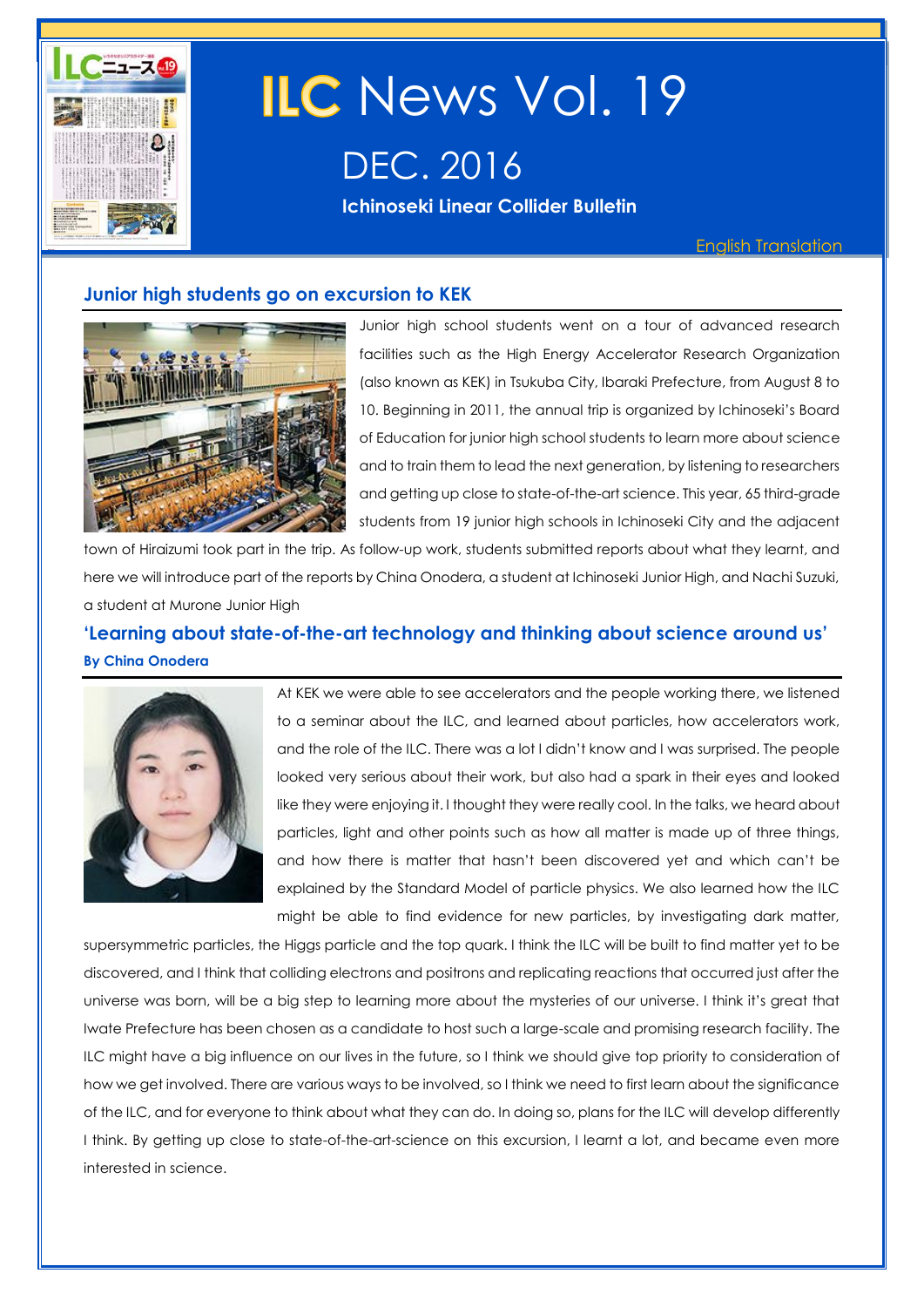# **Seminar on technology used in the ILC**



The visit to KEK was the main goal of our excursion. The national flags of various countries were hung up inside, and I felt this research was important not just for Japan but also for the world. During the seminar about the ILC, what was really good was Associate Professor Junpei Fujimoto's reply to the question: "Do you think science can make people happy?" to which he said: "I think science is the thing which makes people happy." Mr Fujimoto is really well-versed in matters of science and the universe. I think he probably understands more than anyone else about the dangers of science and its bad points. But that was his answer, and it conveyed there are more good points than bad with science.

The theme for my research was "Learning in depth about science and the universe, and what the ILC is." I read up a bit on how the ILC works and other things beforehand, but there were many words in the seminar I hadn't heard of, and many things I didn't know. But that is the breadth and wonder of science. Every place we saw, there were goals and objectives, and each person working there was trying hard each day to achieve them. The thought crossed my mind while walking around, that this might be one of the things about science that makes people happy. There are many things we still don't know about the universe. Most of that is complex and hard to see. But everyone is working together to reveal the hidden principles. I understood how important that is through this excursion. I thought that one of the ways science makes people happy is how the world comes together and grows by learning more about the secrets of the universe and medicine and academics, not by using it for armaments or weapons. I want to think more about this coming together as one, and I think it will come into play in my school life. I also hope to think about Ichinoseki's future with everyone.

#### **Thinking about regional development at an Ichinoseki Science Café**



The second "Ichinoseki Science Café" for this year was held at the Kawasaki Civic Center on September 3, where 26 people listened to and chatted with Dr. Masakazu Yoshioka, Visiting Professor at Tohoku University and Iwate University.

Dr. Yoshioka first presented with the title "The ILC and Local Involvement," and spoke about the ILC project and efforts within Japan and abroad to bring it to reality. Dr. Yoshioka said: "the ILC is about more than just physics; the social and economic effects are

the most important things," and mentioned how he had visited companies across the Tohoku region, saying: "there are a lot of companies with very high potential. If we can tie-up technology between companies, there will be more chance of applying it to other product development."

After the presentation, Dr. Yoshioka was asked a question about energy, to which he replied: "The ILC needs a vast amount of power. Development of power-saving technology and the use of renewable energy are being considered." Dr. Yoshioka also mentioned how it is possible to channel thermal energy generated by ILC facilities into local primary industry and other fields, and emphasized the need to consider systems for recycling energy.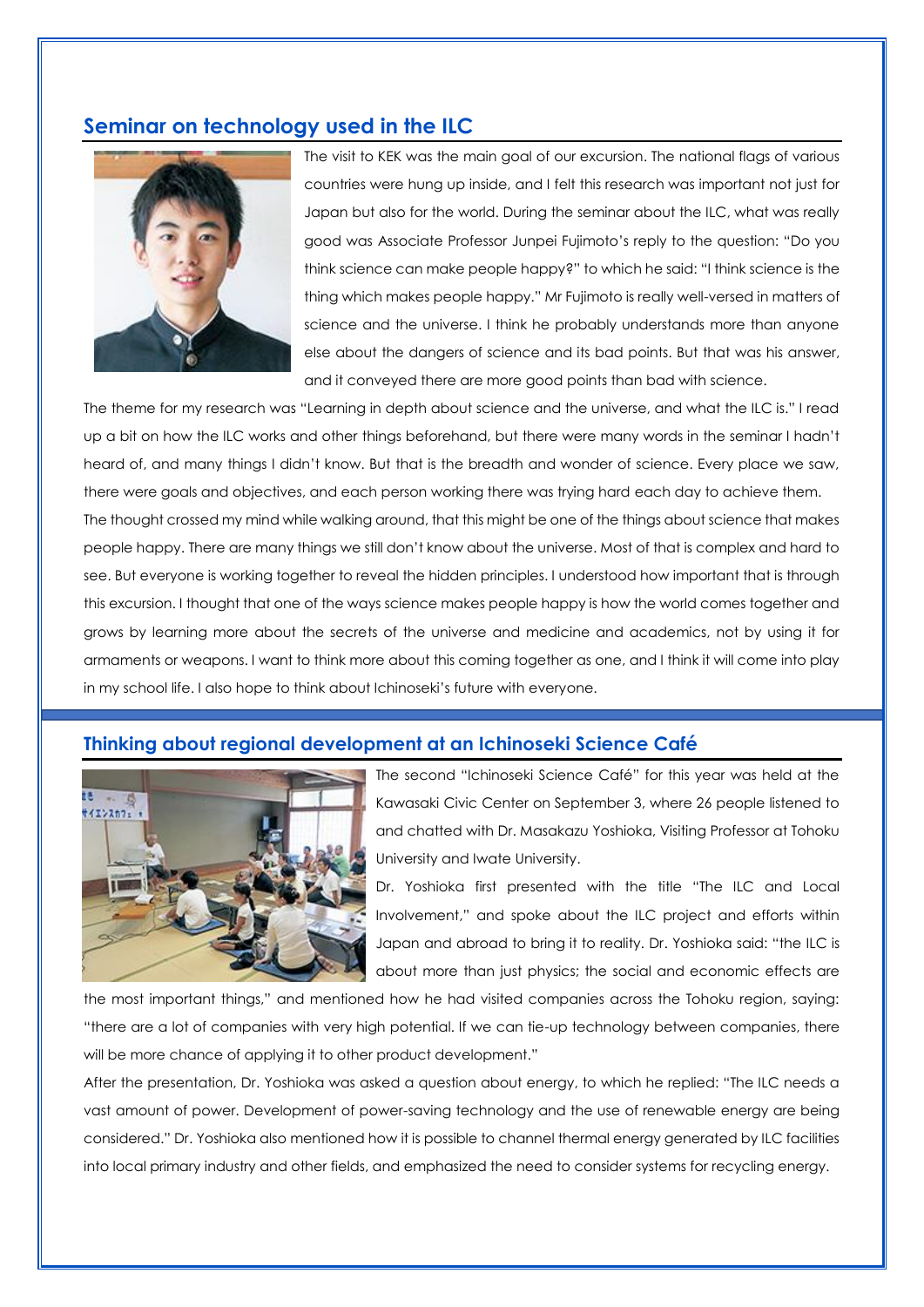#### **Dr. Suzuki speaks about state-of-the-art science**



Dr Atsuto Suzuki, president of Iwate Prefectural University, was invited to speak at the Ichinoseki Cultural Center on September 2 in front of some 900 students from Ichinoseki Daiichi Senior High School and its affiliated Junior High School.

Organized by the International Economic Policy Investigation Committee, Dr. Suzuki presented with a title of "Searching for the origins of matter and the universe," speaking about neutrinos – a type of elementary particle – and the basics of elementary particle physics.

## **A bus trip**



A bus tour was held on September 8 for people to learn about the about the ILC and the area around its proposed route of construction. Planned by Tourism Social Net Senmaya, a tour guide association based in Ichinoseki's east, and carried out by the Ichinoseki Tourism Association, 22 people took part in the tour, which stopped at a handful of places including the remains of the Yanomori gold mine that supported the neighboring town of Hiraizumi in its golden age, and the ILC display at the Daito Public Library..

#### **Filming an episode of 'ILC Scouts' in Ichinoseki**



Tokyo Cable Network and the Advanced Accelerator Association Promoting Science and Technology (AAA), producers of the "ILC Scouts" program, filmed an episode in Ichinoseki on August 18 for the second season of the show. It is being aired on the Ichinoseki Cable Network, and can also be seen on YouTube at the following link (content is in Japanese[\):https://www.youtube.com/watch?v=cDNaW4QqF-M.](https://www.youtube.com/watch?v=cDNaW4QqF-M)

### **Promoting the ILC around the city**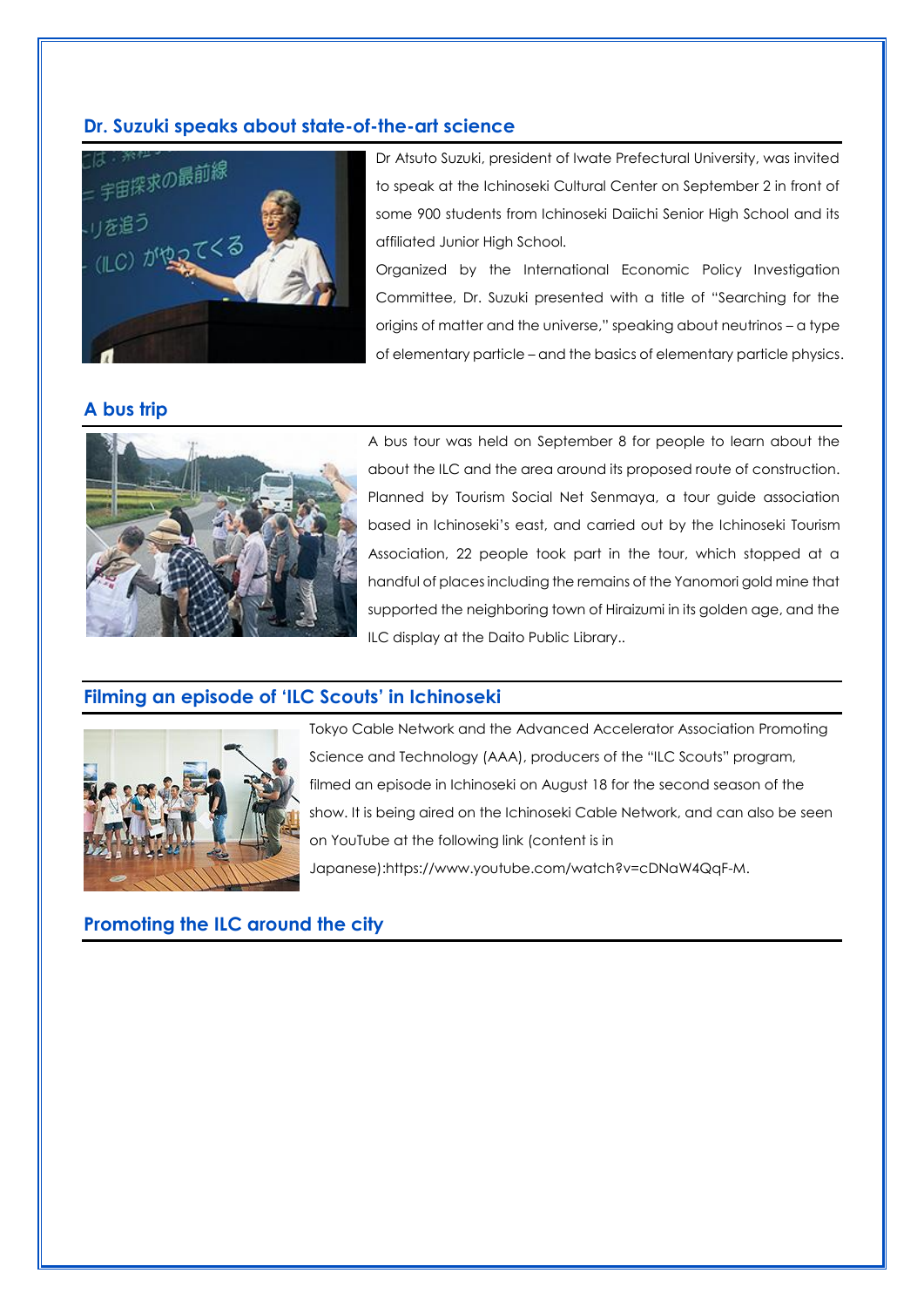

The ILC Promotion Division makes use of various events throughout the city to further understanding about the ILC and keep up momentum for turning the project into a reality.

A booth introducing the ILC was set up at the Ichinoseki City Fair held at Nanohana Plaza on August 28, at which international residents chatted with adults and kids stopping by at the booth.

An ILC workshop was held at a festival at the Ichinoseki College of the National Institute of Technology on October 29, and another workshop was held on October 30 at a multicultural festival run by the city, along with a display of ILC illustrations.

Ichinoseki can send city employees to speak about the ILC at seminars and other events run by local associations and organizations, and also assist in arranging talks by staff from the High Energy Accelerator Research Organization (KEK), or the ILC Caravan run by Iwate Prefecture. Please feel free to enquire via the contact details at the bottom of this newsletter.

# News Clippings

#### **Large-scale replica of ILC on display in Tokyo**



A 15-meter long replica of the ILC, or a scale of 1:2000, was on display at Tokyo Midtown from October 28 to November 6, organized by the Salone in Roppongi executive committee. Students and others in Tokyo spent two days making the replica, forming it with "rammed earth." The display was made to raise awareness of the ILC by utilizing the power of design, and it caught the attention of many people walking by.

## **Seminars about accelerator technology**

The Iwate Accelerator-Related Industry Research Group is holding seminars to encourage local companies to enter accelerator-related industries. The first seminar was held in Morioka City on August 24, and the second was held in Kitakami City on October 19. Participants listened to talks by staff from the High Energy Accelerator Research Organization (KEK) and others, learning more about technology needed in the ILC. The third seminar is scheduled for January 12, to be held at the Ichinoseki Cultural Center. e.

# **Five junior high school students from Switzerland make trip to Switzerland**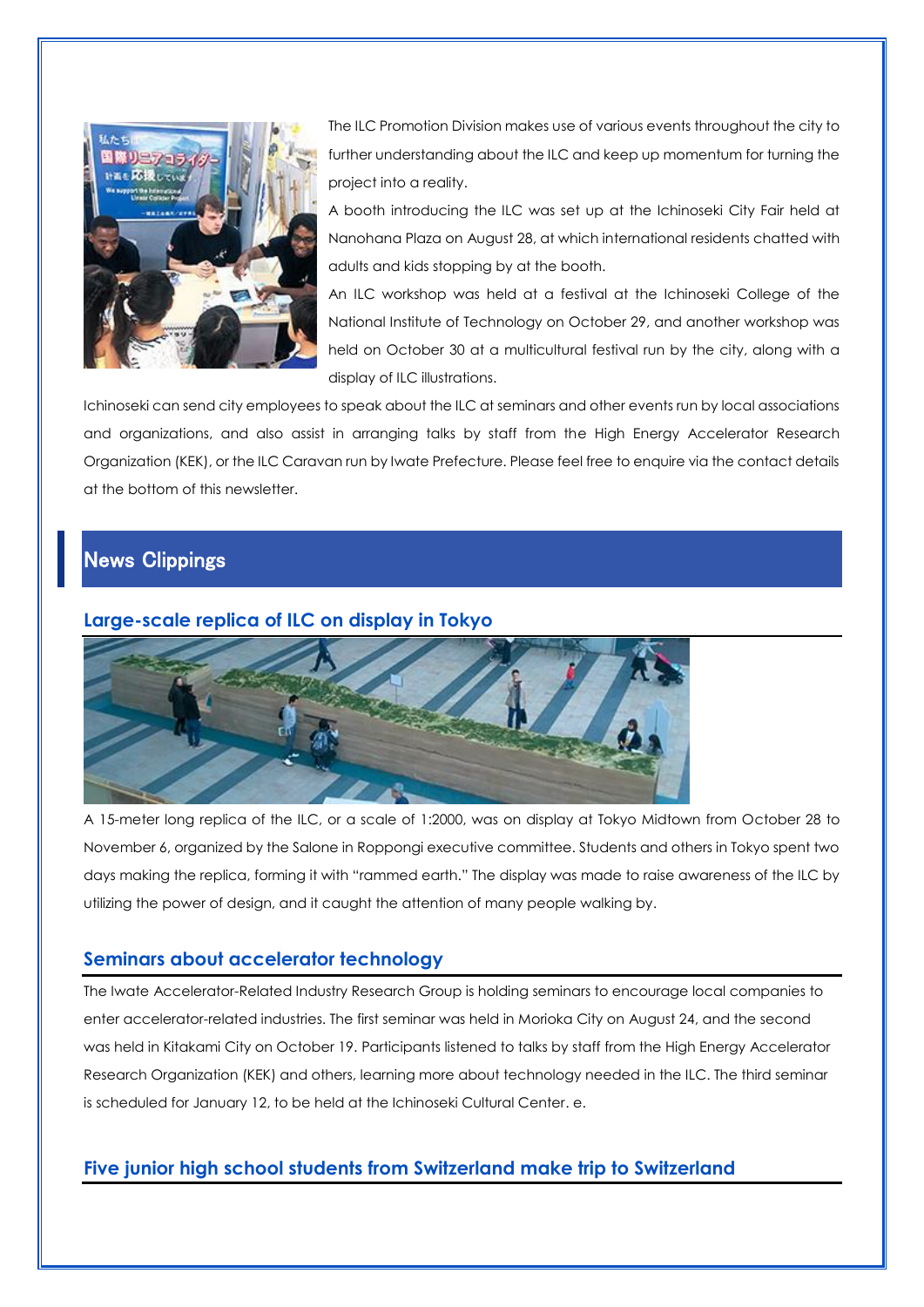Five junior high school students in Iwate Prefecture, including Kotomi Sato, a second-grade student at Hanaizumi Junior High in the south of Ichinoseki City, are taking part in the "Iwate ILC 2030" project run by the Iwate Nippo newspaper. From August 5 to 8, the students went to Switzerland to visit state-of-the-art particle research facilities at CERN and learn more about the ILC, and also visited the United Nations office and other places in the cosmopolitan city. The students are scheduled to make presentations about their experiences at the linear collider workshop in early December (see "International Workshop on Future Linear Colliders to be held in Morioka" further down below).

#### **Seminars about accelerator technologies**

The third "Ichinoseki Science Cafe" for the 20 16 fiscal year was held on November 25 in Senmaya in the east of Ichinoseki City. Associate Professor Tomoyuki Sanuki of the Department of Physics, Graduate School of Science at Tohoku University, presented with a title of "Towards realizing the ILC". The session was attended by 41 people of various ages, including junior high and high school students.

# **Ichinoseki Lives Cosmopolitan (introduction of international residents in Ichinoseki)**



While working on making the ILC a reality, Ichinoseki is working on making itself a more international city. Here, we introduce international residents active in Ichinoseki. This time it's Sean Ringkamp, from Pennsylvania in the U.S., who lives in central Ichinoseki and teaches English at elementary and junior high schools.

#### **Q: What are your interests?**

A: I like music, traveling and food. I like to try food I haven't eaten before, and my favorite Japanese foods are tempura and sushi.

#### **Q: What do you like about Ichinoseki?**

A: I like the scenery and the kind people. Taking part in cutting the rice fields at the Honedera Village Estate in September was a valuable experience.

#### **Q: Is there anything you would like to try with regard to children's English education?**

A: It would be good for children to have more chances to learn English, such as the play run by the Yamanome Civic Center.

#### **Q: Lastly, a word on making the ILC a reality.**